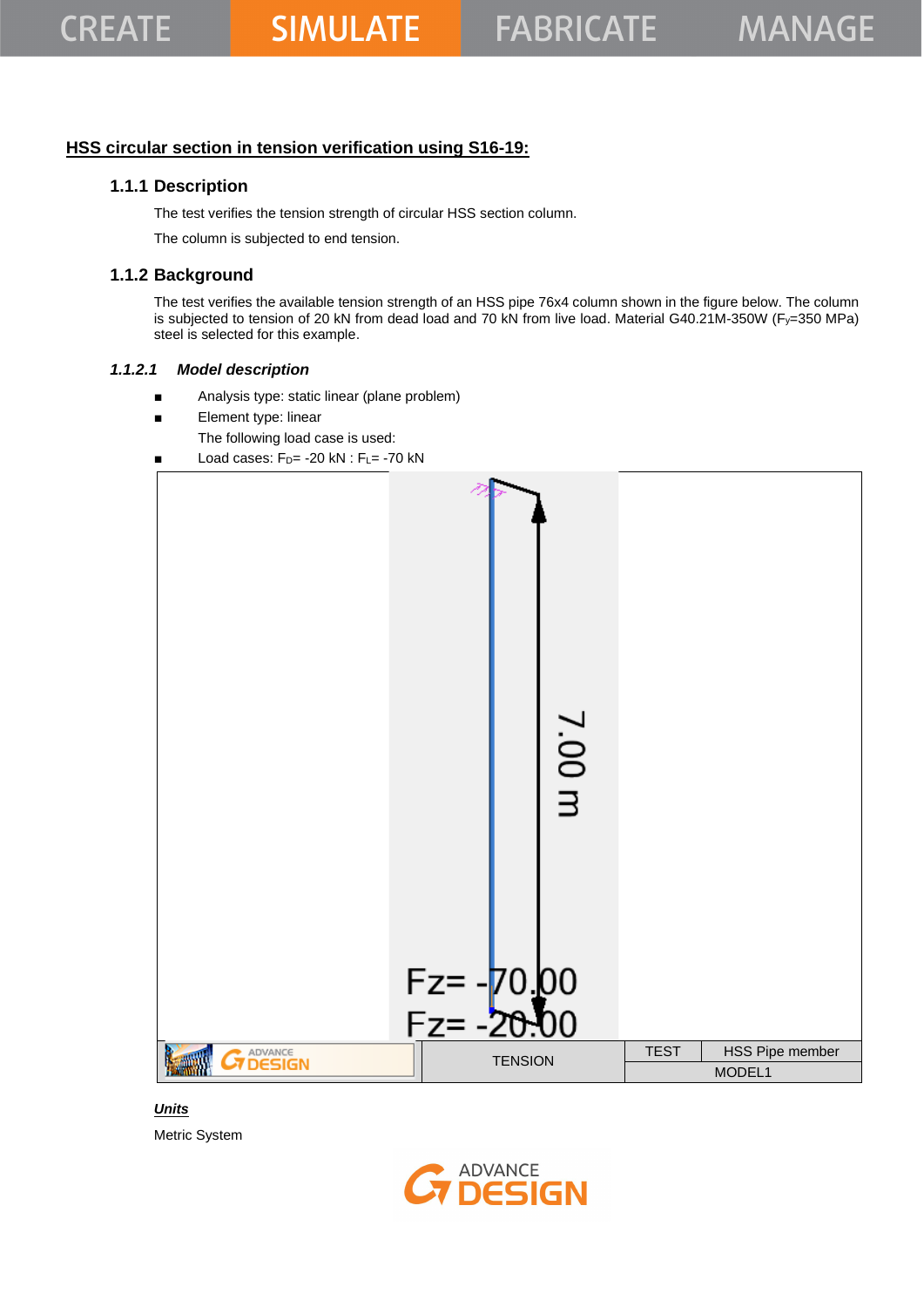## **CREATE**

# **SIMULATE**

### *Geometry*

Cross section:

| Dimensions and surface area |                  |                        | <b>Properties</b>         |                       |
|-----------------------------|------------------|------------------------|---------------------------|-----------------------|
|                             | Area             |                        | <b>Strong Axis (Y-Y)</b>  |                       |
|                             | A                | $8.19$ cm <sup>2</sup> | $I_{\mathsf{y}}$          | 54.10 cm <sup>4</sup> |
|                             | <b>Diameter</b>  |                        | $S_{y}$                   | 15.46 $cm3$           |
|                             | D                | 7.62 cm                | $Z_{y}$                   | $18.8 \text{ cm}^3$   |
|                             | <b>Thickness</b> |                        | Weak Axis (Z-Z)           |                       |
|                             | $\mathbf{t}$     | 4 cm                   | Iz                        | 54.10 cm <sup>4</sup> |
|                             |                  |                        | Sz                        | 15.46 $cm3$           |
|                             |                  |                        | Zz                        | 18.8 $cm3$            |
|                             |                  |                        | Shear area                |                       |
|                             |                  |                        | $A_{y}$                   | 1.70 $cm2$            |
|                             |                  |                        | $A_z$                     | 1.70 $cm2$            |
|                             |                  |                        | <b>Torsional constant</b> |                       |
|                             |                  |                        | J                         | 117.82 $cm4$          |
|                             |                  |                        | <b>Warping constant</b>   |                       |
|                             |                  |                        | $c_{w}$                   | $0.0 \text{ cm}^6$    |
|                             |                  |                        |                           |                       |
|                             |                  |                        |                           |                       |
|                             |                  |                        |                           |                       |
|                             |                  |                        |                           |                       |
|                             | <b>HSS 76x4</b>  |                        |                           |                       |

■ Beam length: L =700 cm

#### Materials properties

Steel G40.21M-350W is used. The following characteristics are used in relation to this material:

- Yield strength fy=350 MPa
- Longitudinal elastic modulus: E=200000 MPa
- Shear modulus of rigidity: G=76923.1 MPa

#### Boundary conditions

The boundary conditions are described below:

- Outer:
	- ► Support at  $X = 700$  cm (Restraints: TX, TY, TZ, Rx, Ry, Rz)
- Inner: None.

#### Loading

The column is subjected to the following load combinations and actions:

- $ULS: q = 1.25 \times D + 1.5 \times L$
- $\blacksquare$  LSS: q =1 x D + 1 x L

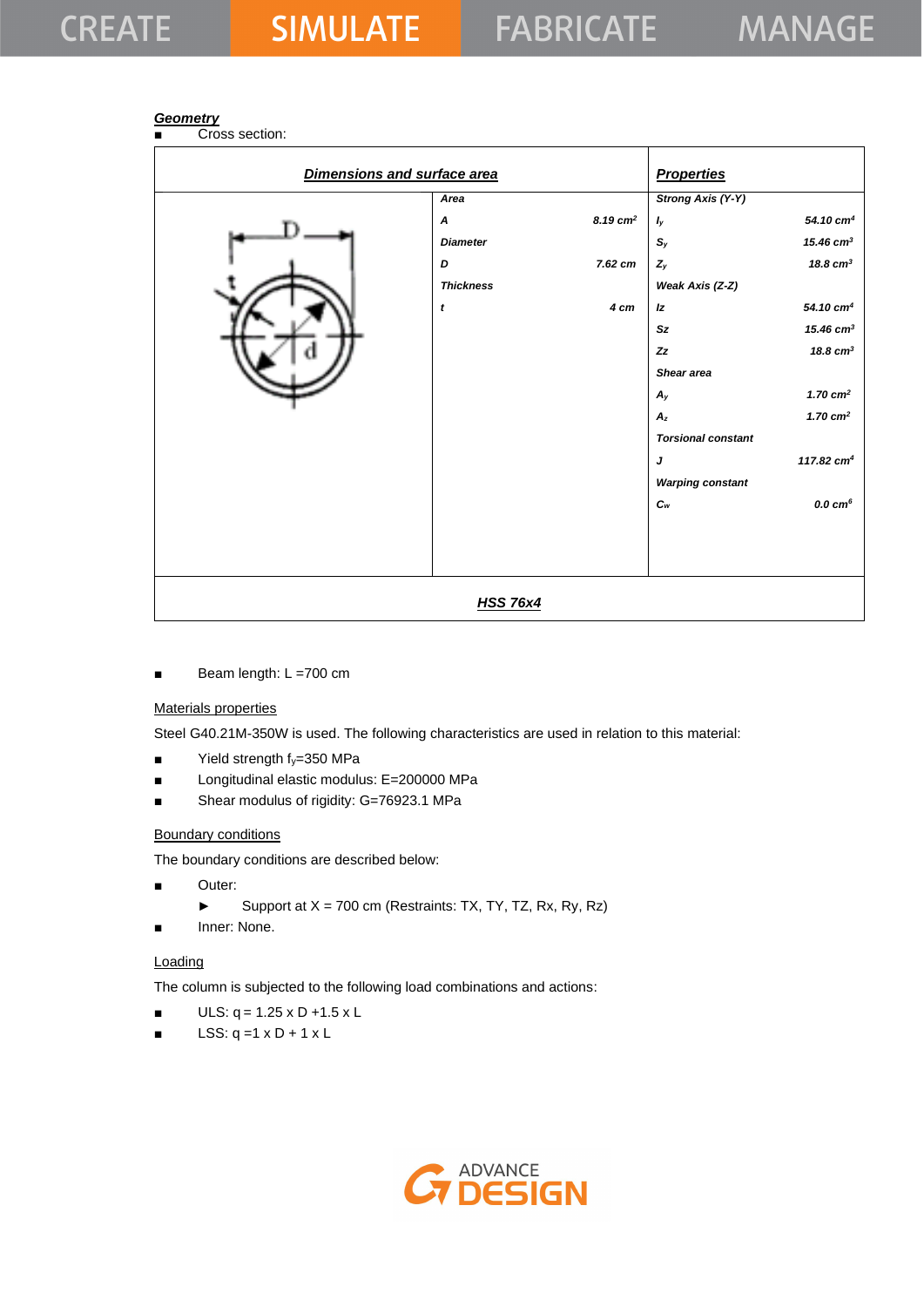## **SIMULATE**

## *1.1.2.2 Reference results in calculating*

#### Reference solution

From the NBC 2015, the required tension strength for the design is:

| <b>ULS</b>                              |  |
|-----------------------------------------|--|
| $ Fx  = 1.25 \times 20 + 1.5 \times 70$ |  |
| $ Fx  = 130 kN$                         |  |
|                                         |  |
|                                         |  |

The Factored tensile resistance  $T_r$  of a member subjected to axial tension is computed from the clause 13.2:

$$
T_r = \phi \times Ag \times Fy
$$

In order to verify the plasticity of the gross section with the factored load computed at ULS:

**ULS**  $\phi = 0.9$  $T_r = \phi \times Ag \times Fy = 0.9 \times 819 \times 350$  $= 257.985 kN$  $T_f = Fx = 130 \text{ kN } < T_r = 257.985 \text{ kN }$  O.K Work ratio:  $T_f$  $\sqrt{T_r} = 50.39\%$ 

Since the member is under tension forces only the verification of bending resistance and combined forces is unnecessary.

**Finite elements modeling**

- Linear element: S beam,
- 6 nodes,
- 1 linear element.

#### *1.1.2.3 Results comparison*

| <b>Result name</b> | <b>Result description</b>   | Reference value | <b>AD</b> value | <b>Percent</b><br><b>Difference</b> |
|--------------------|-----------------------------|-----------------|-----------------|-------------------------------------|
| $\tau_r$           | Factored tensile resistance | 257.985 kN      | 256.72 kN       | 0.49%                               |
|                    | Design ratio                | 50.39%          | 50.64%          | 0.49%                               |